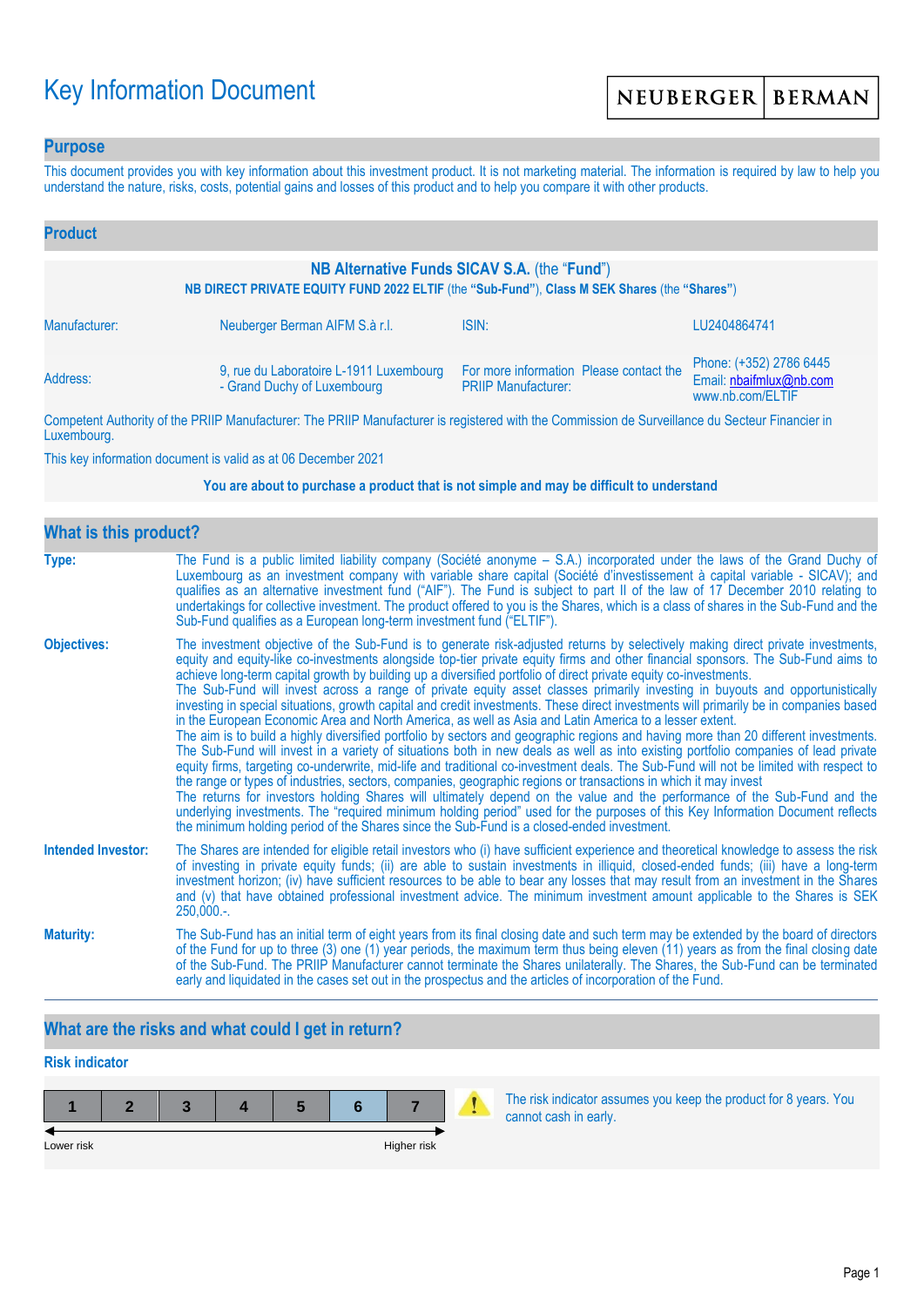The summary risk indicator ("SRI") is a guide to the level of risk of this product compared to other products. It shows how likely it is that the product will lose money because of movements in the markets or because we are not able to pay you. We have classified this product as class 6 out of 7, which is a high risk class. This rates the potential losses from future performance at a high-level, and poor market conditions impact the capacity of the Sub-Fund to pay you. **Be aware of currency risk. In some circumstances, you may receive payments in a different currency, so the final return you will get may depend on the exchange rate between** 

#### **the two currencies. This risk is not considered in the indicator shown above.**

If the currency of the Shares is different from the currency of the Sub-Fund, exchange rate fluctuations will affect the return on investment. Also, the Sub-Fund will make investments in different currencies. This product does not include any protection from future market performance so you could lose some or all of your investment. If the Sub-Fund is not able to pay you what is owed, you could lose your entire investment.

#### **Performance Scenarios**

**Investment 10 000 SEK**

**Market developments in the future cannot be accurately predicted. The scenarios shown are only an indication of some of the possible outcomes based on recent returns. Actual returns could be lower.**

| <b>INVESURENT TU UUU SER</b> |                                     |                                              |
|------------------------------|-------------------------------------|----------------------------------------------|
| <b>Scenarios</b>             |                                     | 8 years<br>(minimum required holding period) |
| <b>Stress Scenario</b>       | What you might get back after costs | 7483.16 SEK                                  |
|                              | Average return each year            | $-3.56%$                                     |
| <b>Unfavourable Scenario</b> | What you might get back after costs | 15 255,40 SEK                                |
|                              | Average return each year            | 5.42%                                        |
| <b>Moderate Scenario</b>     | What you might get back after costs | 18 492.47 SEK                                |
|                              | Average return each year            | 7.99%                                        |
| <b>Favourable Scenario</b>   | What you might get back after costs | 22 344.78 SEK                                |
|                              | Average return each year            | 10.57%                                       |

This table shows the money you could get back over the next 8 years (recommended holding period), under different scenarios, assuming that you invest 10 000 SEK. The scenarios shown illustrate how your investment could perform. You can compare them with the scenarios of other products. The scenarios presented are an estimate of future performance based on evidence from the past on how the value on this investment varies, and are not an exact indicator. What you get will vary depending on how the market performs and how long you keep the product. The stress scenario shows what you might get back in extreme market circumstances, and it does not take into account the situation where we are not able to pay you. The figures shown include all the costs of the product itself, but may not include all the costs you pay to your advisor or distributor. The figures do not take into account your personal tax situation, which may also affect how much you get back.

#### **What happens if Neuberger Berman AIFM S.à r.l. is unable to pay out?**

Losses are not covered by an investor's compensation or guaranteed scheme. The investor may not face a financial loss due to the default of the PRIIP Manufacturer.

Brown Brothers Harriman (Luxembourg) S.C.A (the "Depositary") will perform safekeeping duties for the Fund's assets. In the event of the insolvency of the PRIIP Manufacturer, the Fund's assets in the safekeeping of the Depositary will not be affected. However, in the event of the Depositary's insolvency, or someone acting on its behalf, the Fund may suffer a financial loss. However, this risk is mitigated to a certain extent by the fact the Depositary is required by law and regulation to segregate its own assets from the assets of the Fund. The Depositary will also be liable to the Fund and the investors for any loss arising from, among other things, its negligence, fraud or intentional failure properly to fulfil its obligations (subject to certain limitations).

#### **What are the costs?**

The Reduction In Yield ("RIY") shows what impact the total costs you pay will have on the return you might receive and may reduce the growth of your investment ("Impact on Return"). The total costs take into account one-off, ongoing and incidental costs. The amounts shown below are the cumulative costs of the product itself, at the recommended holding periods. The figures assume that you invest 10 000 SEK. The figures are estimates and may change in the future.

#### **Costs over Time**

The person selling you or advising you about this product may charge you other costs. If so, this person will provide you with information about these costs, and should show you the impact that all costs will have on your investment over time.

| Investment 10 000 SEK           | If you cash in after 8 years |
|---------------------------------|------------------------------|
| <b>Total costs</b>              | 3 200.00 SEK                 |
| Impact on return (RIY) per year | 4.00 %                       |